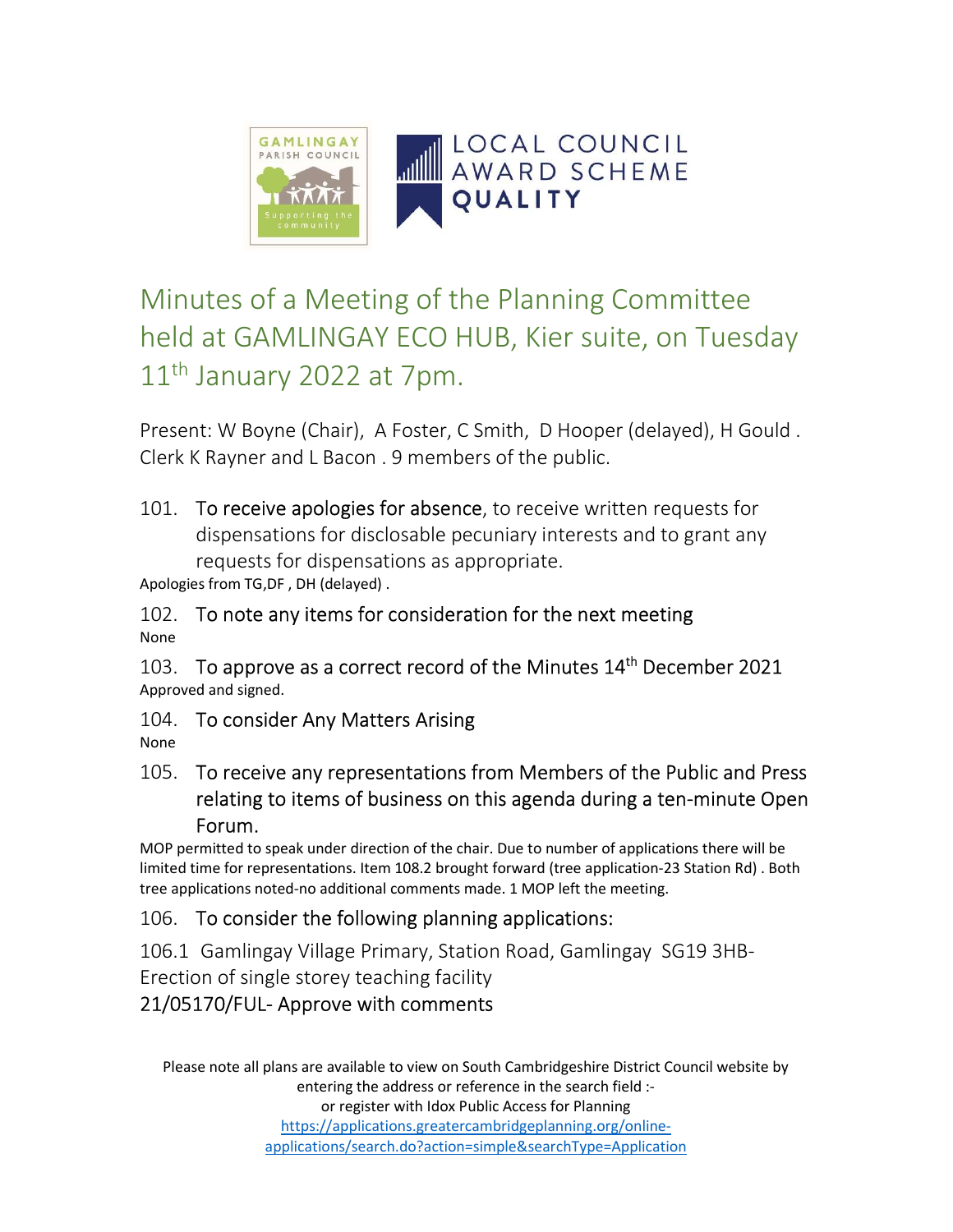3 Representatives from GVP attended -requiring separate cabin accommodation for SEN children who are mainstream 80% of time but require break out areas. They identified recent problems with the location of the unit adjacent to Key Stage 1 classroom. Unit has been operational for 2 years- 2 out of 10 children are from Gamlingay. Those travelling distance come by taxi and are dropped off inside the school adjacent to the gym. No additional SEN children are expected to join the new facility (for existing needs). CS- adding traffic to a busy school area, with no drop off areas-increasing current problem at 8.30am and 3.30pm. DH- do local children get priority? Clerk (LB) advised that the building is already in place. 3 MOP left the meeting.

106.2 Bluebell House, Everton Rd The Heath , Gamlingay SG19 2JJ - Revised plans- garage with toilet, replacement building and conversion paddock to residential land (revised application)

#### 21/05361/FUL- No recommendation with comments

Garage now single storey but height has been reduced by 50cm to 5.5metres. The footprint is still larger than the current building. MOP explained hip roof height is standard, similar to others in the area. Impact on open countryside, can be seen from public footpath and scale/height of building a concern. MOP advised that objection from neighbour due to personal issue. Noted no actual second storey in the plans and upstairs window had been removed.

#### 106.3 Land south of Heath Road, Gamlingay SG19 2JD- Conversion of agricultural barns to commercial storage

# 21/05486/PRIOR-Refused with comments

Chair (WB) observed that two barns were still being constructed and were yet to be used for agricultural purposes. Applicant advised he had been approached by local company with a request to store commercial vehicles from a haulage firm. 2 Members of the public joined the meeting. Discussed the type of application and it was deemed incorrect. Barns are for agriculture in the open countryside- and are not in agricultural use at present. Inappropriate location for commercial/storage facility. 1 member of the public left the meeting.

106.4 Rose Villa, Little Heath , Gamlingay SG19 3LL- Replacement of 2 bed bungalow with 4 bedroom house

#### 21/05426/FUL-Approved with comments

Concern that there is lack of a garage to contain vehicles in the open countryside. Parking and access requires reversing out onto access road to barns. Building in general conformity with others built in the area( 2 storey).

106.5 Bracken Farm, Heath Rd, Gamlingay SG19 2JJ- Erection of temporary agricultural workers dwelling and farm office and access (revised application)

#### 21/05320/FUL-No recommendation with comments

Please note all plans are available to view on South Cambridgeshire District Council website by entering the address or reference in the search field :or register with Idox Public Access for Planning https://applications.greatercambridgeplanning.org/onlineapplications/search.do?action=simple&searchType=Application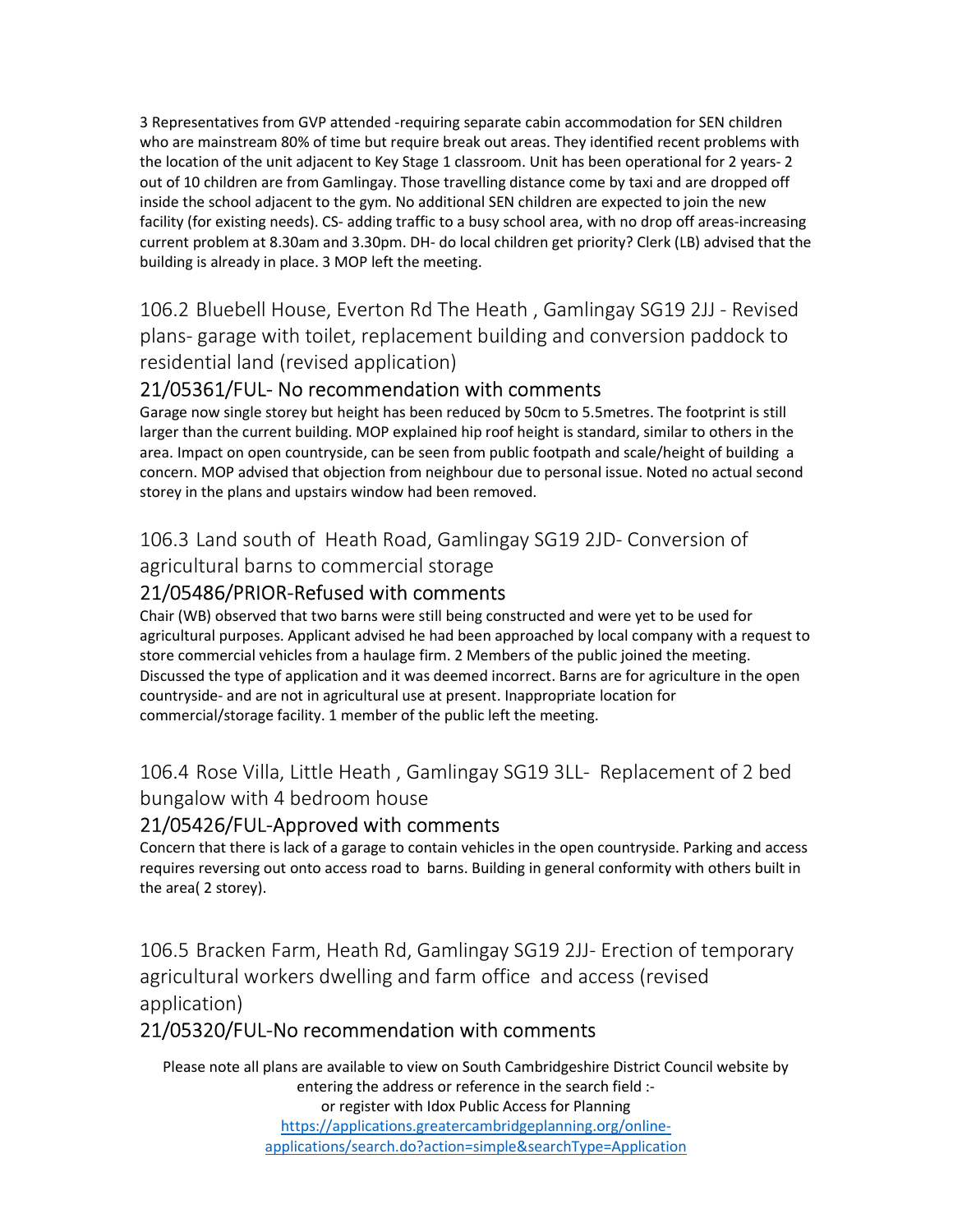Applicant was present to answer questions. Chair (WB) asked what requirement there was to be on site for 24 hours- cattle only placed on the land very recently. Applicant advised 104 cows (not breeding) placed on the field at present. Employment- applicant advised he and his partner worked on the farm, and employed contract staff. Property for applicant and partner (not staff). Temporary permission for 2 bedroom cabin similar to fishing lodge cabins for Cambridgeshire Lakes. Site is small for number of animals identified in the application-numerous other land holdings in the local area. Question whether there is a necessary requirement to live on this site to support the business mainly sited elsewhere. Considered named agricultural occupancy tie of applicant only (Clerk), for a period of three years (DH). Concern over precedent on land in vicinity.

107. To receive notices of decisions to previous planning applications-107.1 21/04796/HFUL, Single storey rear extension and alterations at 4 Hatley Road, Gamlingay SG19 3HH- approved Noted

107.2 21/04696/FUL- Erection of 3 bedroom bungalow following demolition of redundant agricultural building land rear of 8 little heath Gamlingay SG19 3LL-approved Noted

#### 108. Other Planning issues and conditions for information

108.1 Conditions applications

7 Honey Hill, Gamlingay SG19 3 JU- Amended Plans S.73- 2 bed house to 3 bed house, material amendments

#### 21/ 05286/s.73-Noted

Noted objections to materials /cladding and concern over loss of 2 bed accommodation unit.

108.2 Tree applications i) 4 Church Lane, Gamlingay SG19 3 JU- Numerous tree works 21/ 1665/TTPO-Noted ii) 23 Station Road, Gamlingay SG19 3HB- Numerous tree works 21/1710/TTCA-Noted

108.3 COL/other applications i) The Conifers, Long Lane, Gamlingay SG19 3ES-Mobile home conditioncertificate of lawfulness

#### 21/ 01596/CLUED-No comments

Please note all plans are available to view on South Cambridgeshire District Council website by entering the address or reference in the search field :or register with Idox Public Access for Planning https://applications.greatercambridgeplanning.org/onlineapplications/search.do?action=simple&searchType=Application